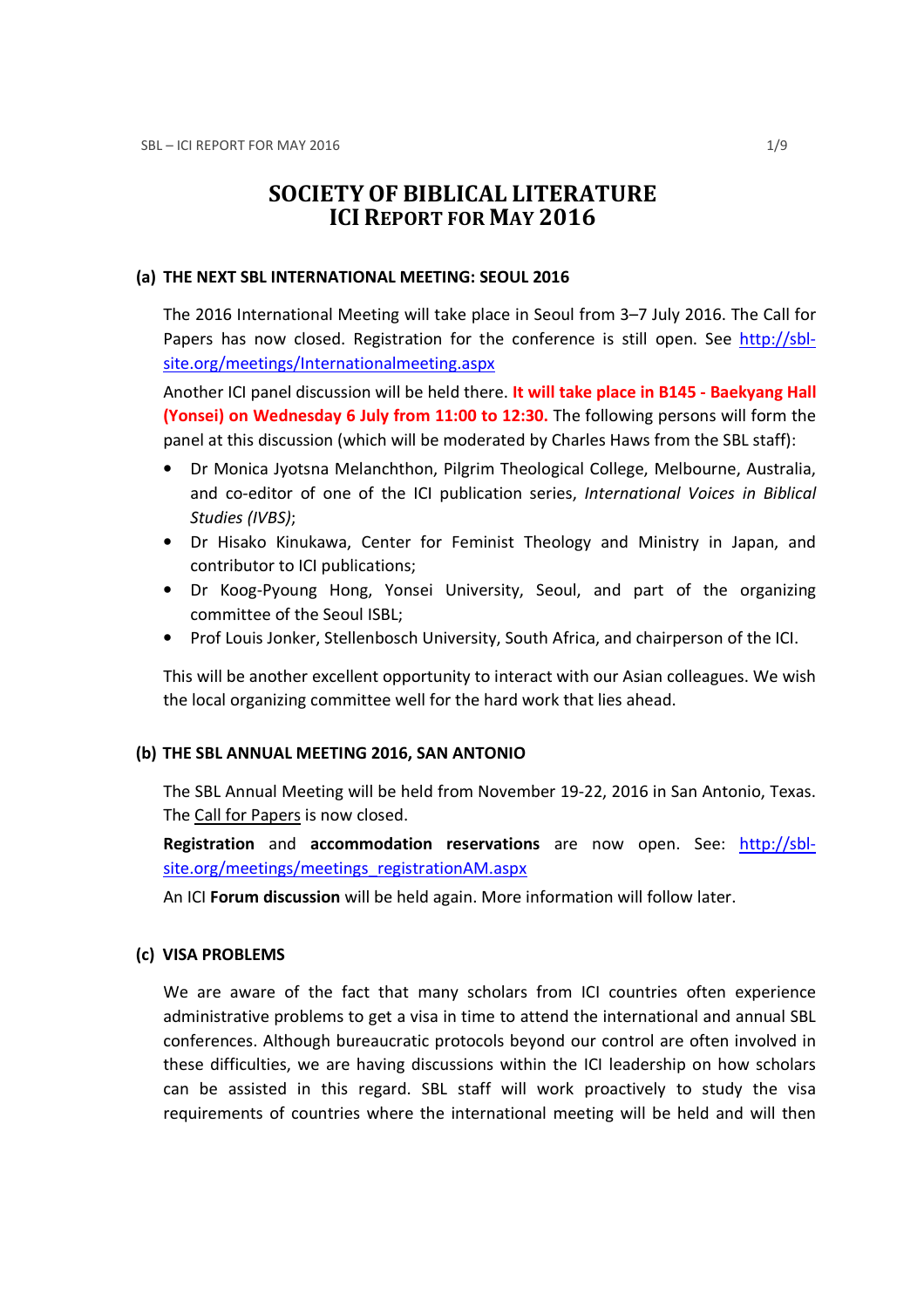post information in this newsletter and on the SBL website to advise scholars in their visa applications. The following guidelines should also be taken into account:

- Start planning your attendance of a particular conference well in advance at least six months;
- Enquire well in advance from the particular embassy or consulate in your own country what the exact requirements are for applying for a visa, and how long the application would take to process;
- Make absolutely sure that you attend to all the requirements, and that you submit your visa application well in advance;
- Should you need an official invitation letter from the SBL Head Office, or from the organizing committee in the country where the SBL International meeting will take place, request that well in advance in order to include in your visa application (the contact details of the SBL staff member handling these requests is: Samantha Spitzner samantha.spitzner@sbl-site.org);
- Enquire regularly at the embassy or consulate where you have submitted your application.

## (d) PUBLICATION IN ANCIENT NEAR EAST MONOGRAPHS (ANEM) / MONOGRAFIAS SOBRE EL ANTIGUO CERCANO ORIENTE (MACO)

ANEM/MACO is a series that was established by the SBL at the request of the International Cooperation Initiative (ICI), and which is co-edited by Alan Lenzi and Juan Tebes. The series publishes volumes on the Ancient Near East (including ancient Israel) electronically and makes them freely available for download. (Paperback and hardback versions of the volumes are available too, for a reasonable price.) Any work published in ANEM/MACO is freely available in electronic version to anyone in perpetuity. To view the volumes published in the series, please go to http://www.sblsite.org/publications/Books\_ANEmonographs.aspx

The latest volume in ANEM/MACO is:

### Priests and Cults in the Book of the Twelve

### Edited by Lena-Sofia Tiemeyer

This book discusses the depictions of the cult and its personnel in the twelve prophetic books commonly referred to as the Book of the Twelve or the Minor Prophets. The articles in the volume explore the following questions: How did these prophetic writers envision the priests and the Levites? What did they think about the ritual aspects of ancient Israelite faith, including not only the official temple cult in Jerusalem but also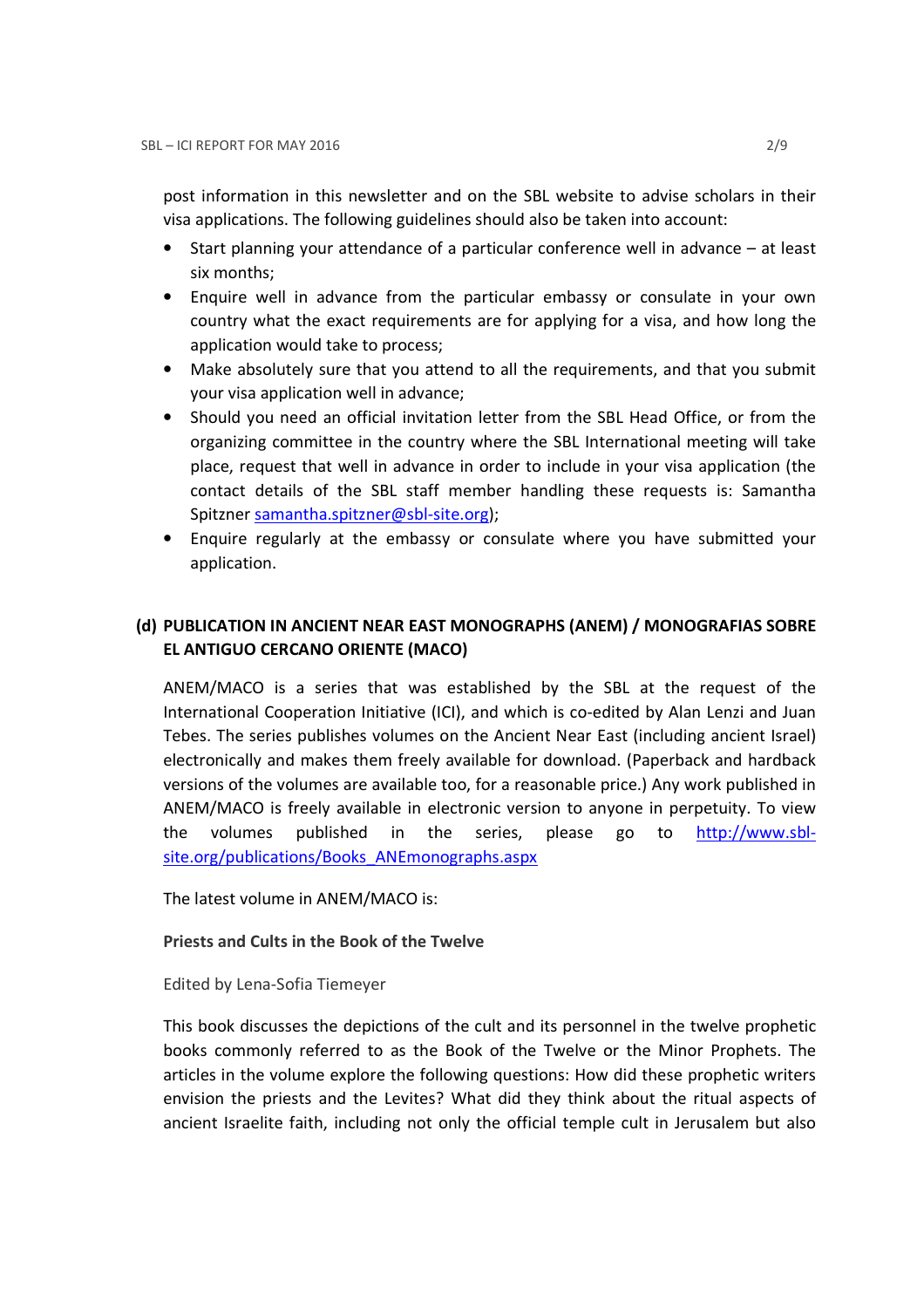cultic expressions outside the capital? What, in their views, characterized a faithful priest and what should the relationship be between his cultic performance and the ways in which he lived his life? How does the message of each individual author fit in with the wider Israelite traditions? Finally, who were these prophetic authors, in which historical contexts did they live and work, and what stylistic tools did they use to communicate their message?

## Features:

- Essays investigate the ways in which key texts in the Book of the Twelve endorse, criticize, seek to reform, or seek to abolish the cult and clergy
- Articles focus on the books of Hosea, Joel, Amos, Zephaniah, Zechariah, and Malachi, but include other texts
- Exploration of how the attitudes towards cult and clergy in these key texts tie in with the attitudes found elsewhere in the Book of the Twelve

To download the book for free, paste the following link into your browser: http://www.sbl-site.org/assets/pdfs/pubs/9780884141532\_OA.pdf

## (e) PUBLICATION IN INTERNATIONAL VOICES IN BIBLICAL STUDIES (IVBS)

IVBS is a series that was established by the SBL at the request of the International Cooperation Initiative (ICI), and which is co-edited by Monica Melanchthon and Jione Havea. IVBS encourages in particular submissions from scholars in the present seven international regions for which it has editorial boards: Africa, Central and Eastern Europe, Latin America, Middle East-South Asia, Northeast Asia, Pacific, and Southeast Asia. Interregional collaborations are also welcome. IVBS publishes works in English and in any other language for which its editors can find qualified peer reviewers. Any work published in IVBS is freely available to anyone in perpetuity. The series publishes work generally in the area of reception history and criticism. The scope is not limited to any particular biblical text or historical timeframe. The works will mainly be published in English and, wherever possible, also in primary languages of authors. For more information please go to http://ivbs.sbl-site.org/home.aspx. If you would consider publishing your work in this series, feel free to contact one of the two general editors, Monica Melanchthon or Jione Havea.

The latest volume in IVBS is: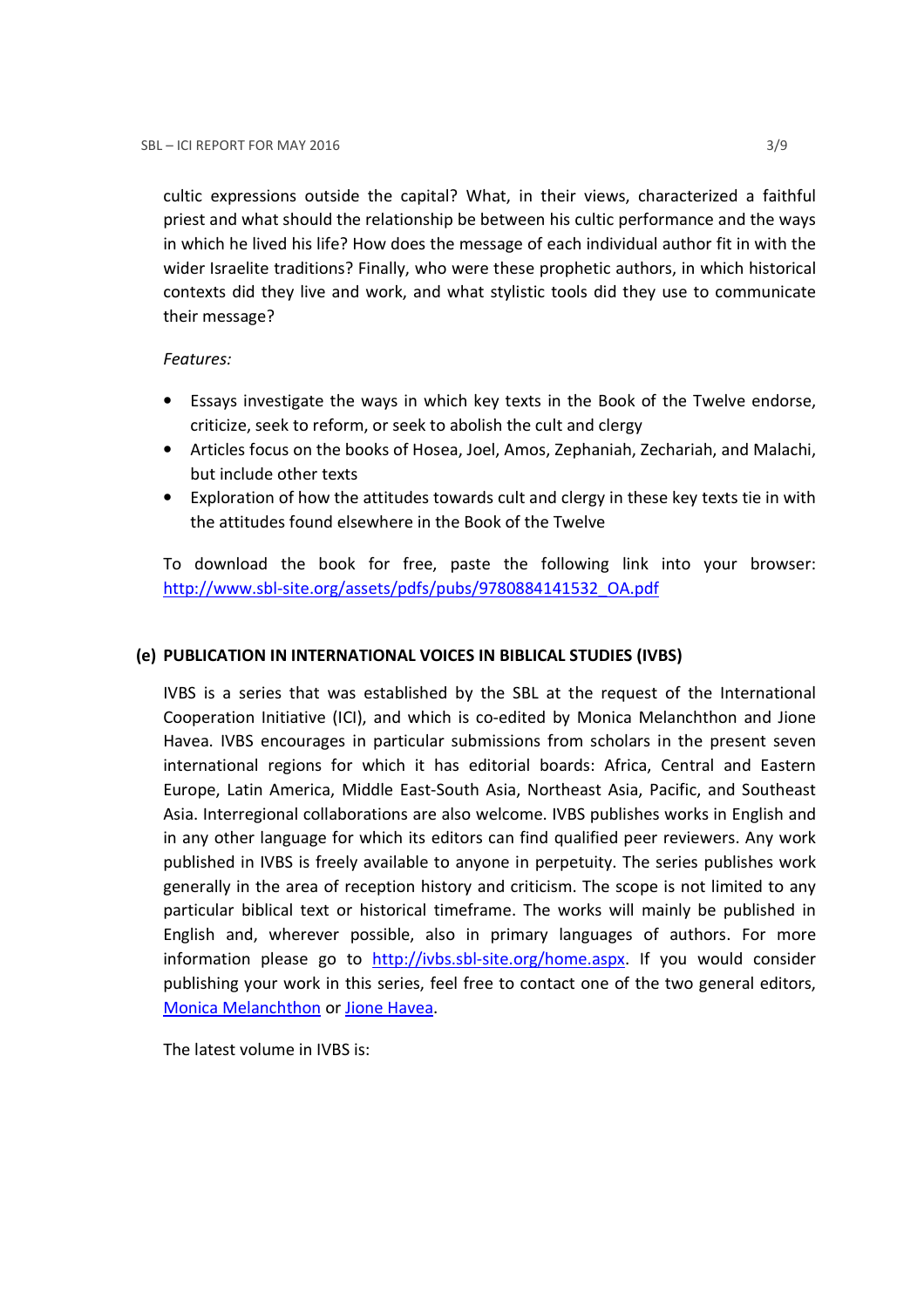### Reading Ruth in Asia

Edited by Jione Havea and Peter Lau

This monograph contains readings of texts and themes from the Book of Ruth by scholars from Asia. There is a strong mix of postcolonial and contextual flavors in the essays, which together give readers a taste of Biblical Criticism in Asia. Special attention is given to the literary, cultural, gender and minoritized subjects in the Book of Ruth.

To download the book for free, paste the following link into your browser: http://ivbs.sbl-site.org/uploads/9780884141006\_OA.pdf

## (f) PUBLICATIONS: ONLINE BOOKS – NEW BOOKS ADDED

(For the full list, please go to http://www.sbl-site.org/publications/Books\_ICIbooks.aspx)

## The Witchcraft Series Maqlû

Abusch, Tzvi. The Witchcraft Series Maqlû. Writings from the Ancient World 37. Atlanta: SBL Press, 2015.

The Mesopotamian series Maqlû, "Burning," is one of the most significant and interesting magical texts from the Ancient Near East. The incantations and accompanying rituals are directed against witches and witchcraft and ctually represent a single complex ceremony. The ceremony was performed during a single night and into the following morning at the end of the month of Abu (July/August), a time when spirits were thought to move back and forth between the netherworld and the world of the living.

Features:

- English translation of approximately 100 incantations and rituals
- Annotated transcription
- Introduction places the series in historical context and shows how it is a product of a complex literary and ceremonial development.

### The Didache

Draper, Jonathan A., and Clayton N. Jefford. The Didache: A Missing Piece of the Puzzle in Early Christianity. Early Christianity and Its Literature 14. Atlanta: SBL Press, 2015.

This edited volume includes essays and responses from specialists in the Didache and in early church history in general.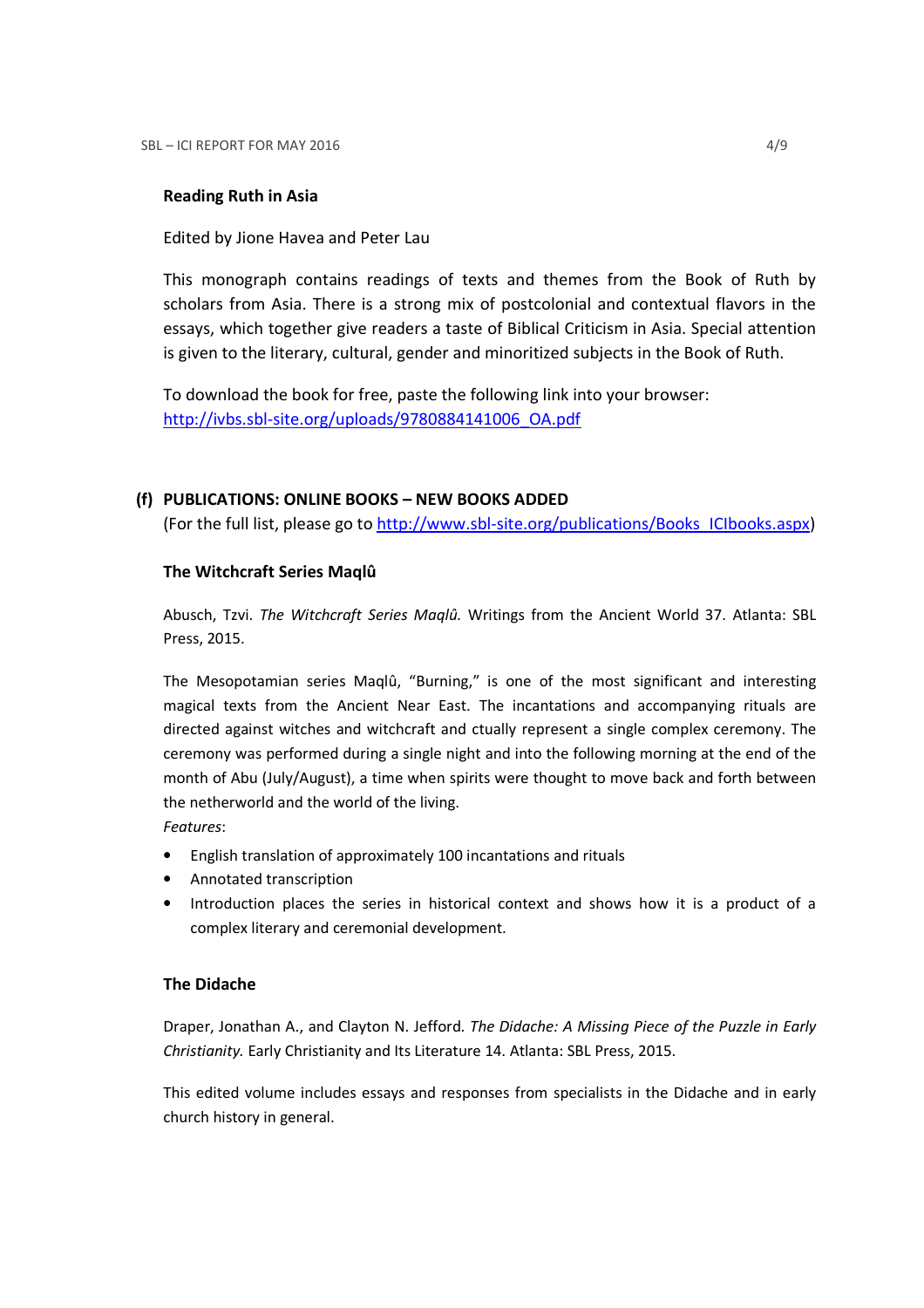#### Features:

- Strategies for understanding liturgical constructions and ritual worship found in the text
- Studies that apply generally to the overall content and background of the Didache
- Essays on the relationship between the Didache and scripture—particularly with respect to the Gospel of Matthew

## The "Nocturnal Side of Science" in David Friedrich Strauss's Life of Jesus Critically Examined

Fabisiak, Thomas. The "Nocturnal Side of Science" in David Friedrich Strauss's Life of Jesus Critically Examined. Emory Studies in Early Christianity 17. Atlanta: SBL Press, 2015.

David Friedrich Strauss's Life of Jesus Critically Examined is known as a monumental contribution to the critical, scientific study of religion and Christian origins. It was widely read and influenced literary and historical research on the Bible as well as critical philosophy between Hegel and Nietzsche. Less well-known are Strauss's writings from the same period on "the nocturnal side of nature," paranormal phenomena such as demon possession, animal magnetism, and the ghost-seeing of Frederike Hauffe, the famous "Seeress of Prevorst." Features:

- Illuminates unfamiliar features of early nineteenth-century theology, philosophy, and medicine showing how spirituality and science blended together in these fields
- Demonstrates the importance of Western esotericism and popular religion in the history of modern biblical studies
- Sheds new light on Strauss's study of the Gospels as myths, his critique of miracles and his account of the historical Jesus

### Abiding Words: the Use of Scripture in the Gospel of John

Myers, Alicia D., and Bruce G. Schuchard. Abiding Words: The Use of Scripture in the Gospel of John. Resources for Biblical Study 81. Atlanta: SBL Press, 2015.

Like the other New Testament Gospels, the Gospel of John repeatedly appeals to Scripture (Old Testament). Preferring allusions and "echoes" alongside more explicit quotations, however, the Gospel of John weaves Scripture as an authoritative source concerning its story of Jesus. Yet, this is the same Gospel that is often regarded as antagonistic toward "the Jews," especially the Jewish religious leaders, depicted within it.

Features:

• Introduces and updates readers on the question of John's employment of Scripture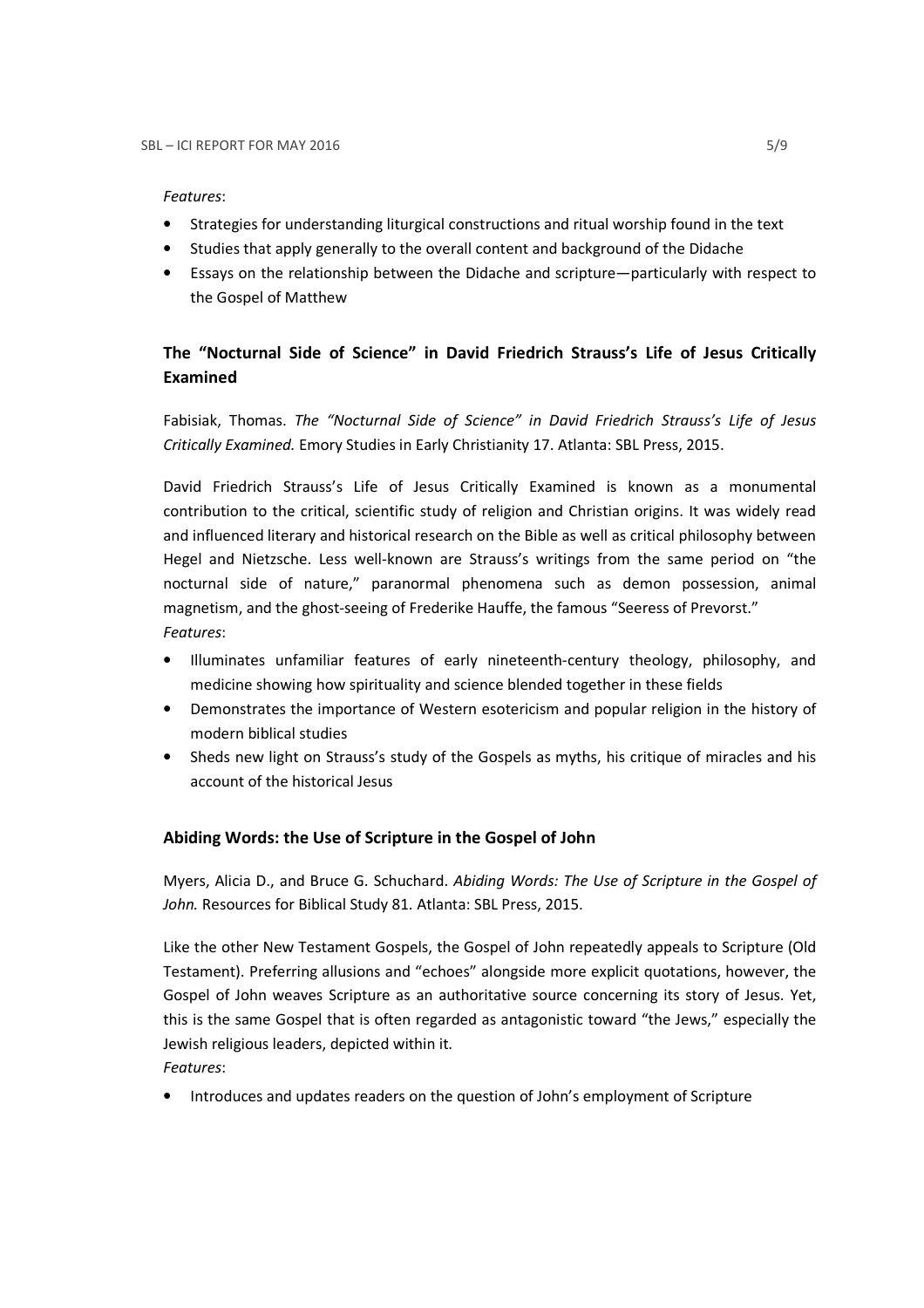- Showcases useful approaches to more general studies on the New Testament's use of Scripture, sociological and rhetorical analyses, and memory theory
- Explores the possible implications surrounding Scripture usage for the Gospel audiences both ancient and contemporary

## (g) ICI TEACHING COLLABORATION PROGRAM

In order to facilitate the exchange of scholars and institutions in biblical studies across the globe, a teaching collaboration program is run by the ICI. The facility consists of lists of scholars and institutions interested in exchanges that are made available on the SBL website. See: http://sbl-site.org/educational/ICITeaching.aspx. If you or your institution is interested in such collaboration, please visit the site and enroll yourself in these lists. For more information, contact Tim Langille.

### (h) JOURNAL OF BIBLICAL LITERATURE (JBL) ARCHIVE

Take note that an archive with JBL articles from volume 122.1 of 2003 through volume 130.1 of 2011 is available online to people accessing the SBL website from any ICI country. See http://www.sbl-site.org/publications/ICI JBLarchive.aspx. All articles in those volumes can be downloaded for free!

### (i) THE SBL WEBSITE

Please take note that the SBL website has a new look, reflecting the new corporate identity and logo of the organization. Check out the new functionality and discover all the wonderful resources available there.

The SBL website (on the SBL Press page) has a facility where one can search the full text of all SBL books! For this very convenient tool, see: http://sbl-site.org/publications/default.aspx

For searching reviews of a vast number of academic publications, see the website of Review of Biblical Literature (RBL) at (you have to log in with your membership number): http://www.bookreviews.org/

## (j) EVENTS

The SBL maintains a significant list of events taking place anywhere in the globe. For the full list please go to http://www.sbl-site.org/meetings/events.aspx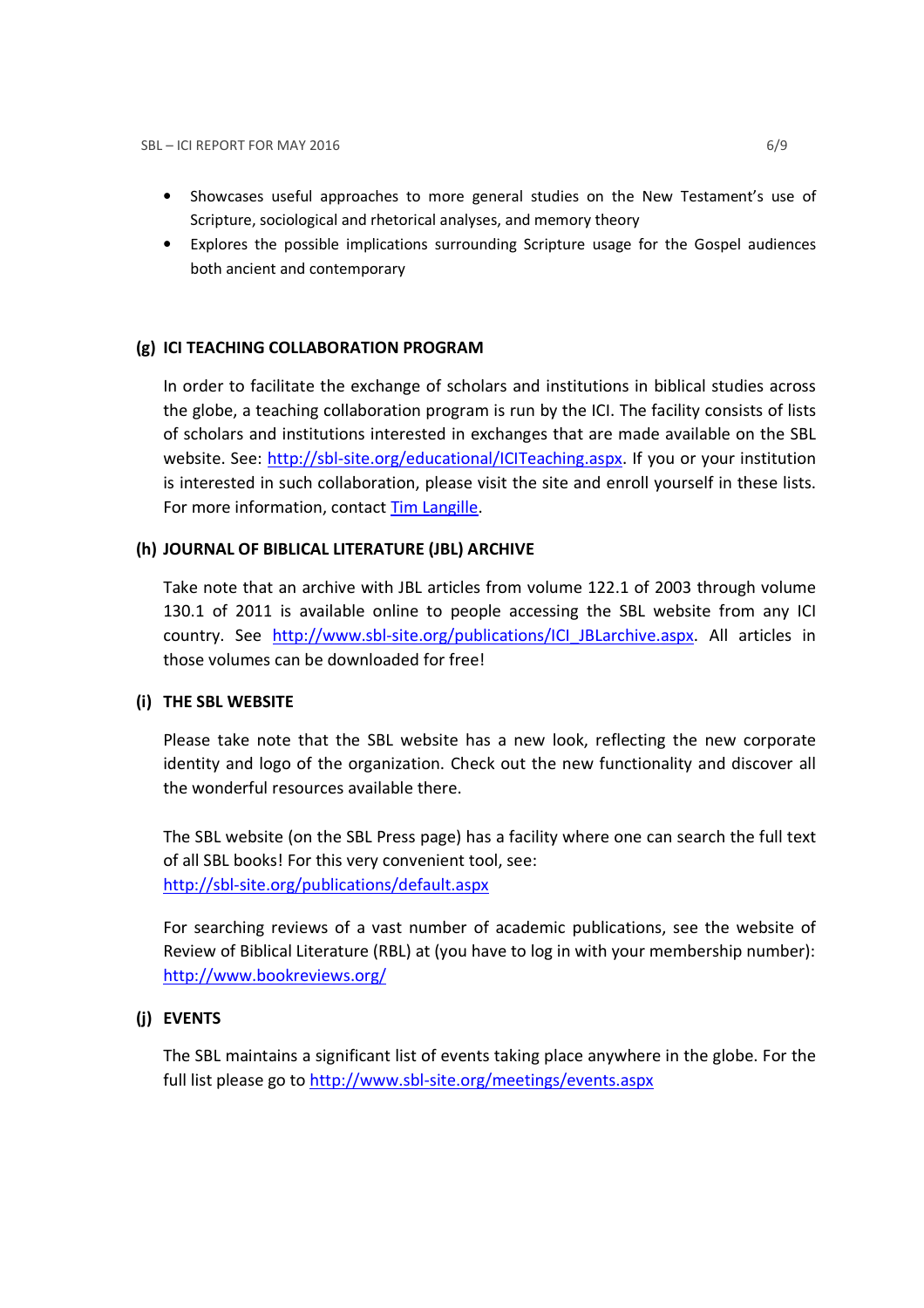A selection of events is listed below—mainly those taking place in ICI regions. Please provide information on conferences in your region, including calls for papers, to Sharon Johnson at sharon.johnson@sbl-site.org.

#### July 2, 2016

## Society of Asian Biblical Studies (SABS): Moving Margins: Biblical Studies in 21st century Asia

If you are planning to attend the meetings of the ISBL 2016 in Seoul, Korea, come a day early and join the fifth Biennial meetings of our partner organization, the Society of Asian Biblical Studies (SABS), a professional academic society to promote biblical interpretation and research in Asia and/or through Asian lenses. It is meeting adjacent to and in collaboration with the Society of Biblical Literature on the 2nd of July 2016. SABS is organizing further sessions which will be scheduled within the ISBL program from the 3-7 of July 2016.

For more information **email Secretary SABS** 

July 3-7, 2016 2016 SBL International Meeting Seoul, South Korea http://sbl-site.org/meetings/Internationalmeeting.aspx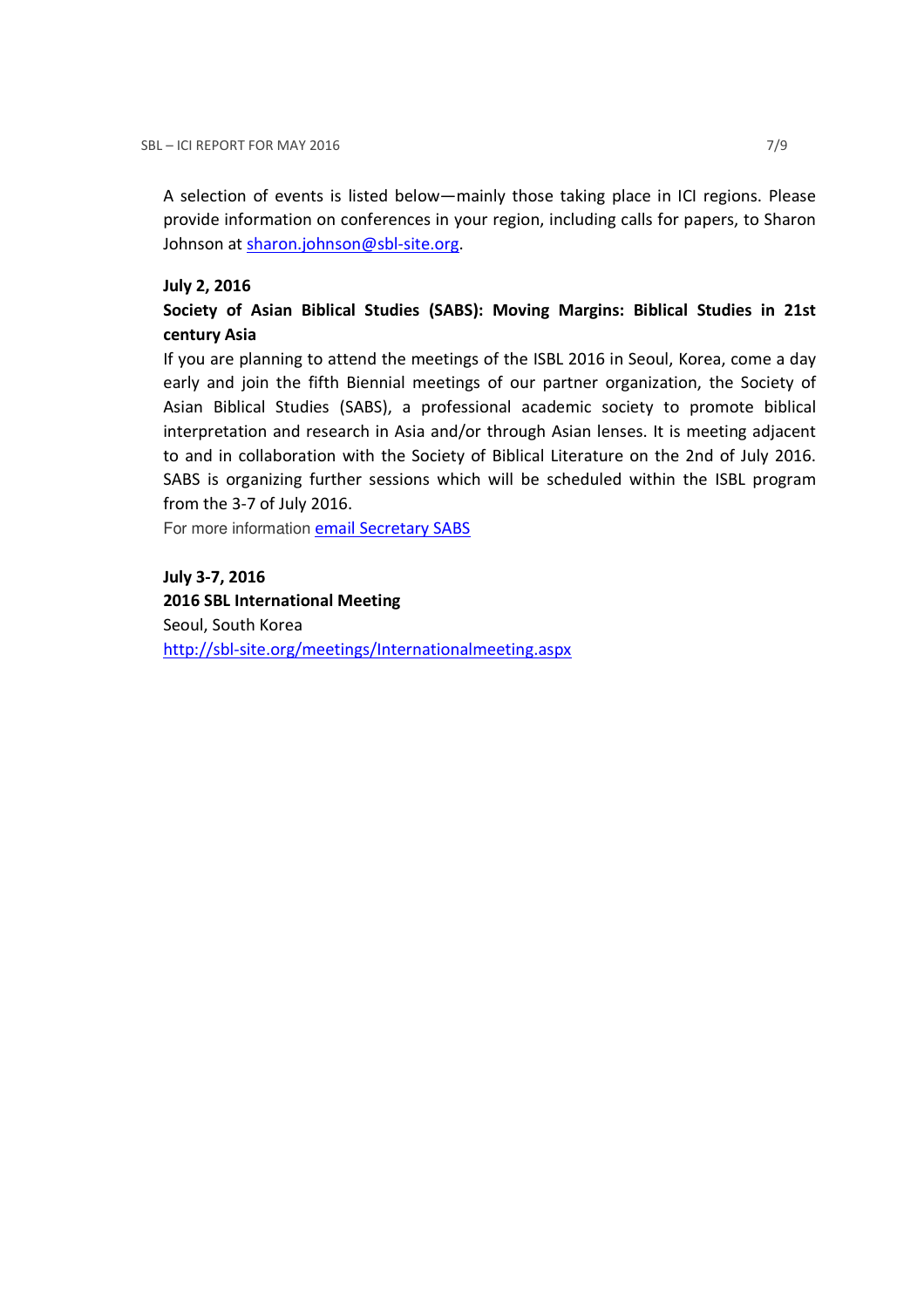#### July, 10-14, 2016

**Teaching Hebrew Morphology in the 21st Century**  Workshop with Dr. Tania Notarius, The Hebrew University of Jerusalem email for more information

#### July, 26-29, 2016

**Postcolonial Hermeneutics** 

The VIII National Simposium of the Society of Indonesian Biblical Scholars (ISBI) will be held at STAKN Toraja, Sulawesi Selatan, Indonesia. Language: Bahasa Indonesia. Email: Marnangkok Situmorang for more information.

#### August 2-5, 2016

#### General Meeting of Studiorum Novi Testament Societas

Society for New Testament Studies (SNTS) will hold their 2016 General Meeting in Montreal, Canada.

For updates and information, see https://www.edugroepen.nl/sites/SNTS/default.aspx

#### August 9-11, 2016

## Ethnicity/Race/Religion: Identities, Ideologies, and Intersections in Biblical Texts and Interpretation (Centre for Biblical Studies, University of Exeter, UK)

How do ethnicity and race feature in constructions of identity in biblical texts? How have ideologies of race shaped biblical interpretation past and present? And how has the Bible and its interpretation contributed to racial ideologies and racist practices? These are the key issues to be explored in this international conference. Religion and ethnicity or race – the terms are contested and unavoidably loaded – are facets of identity that intersect and overlap in complex and varied ways. They are neither identical nor entirely separable, but clearly bound up in some of the most intractable and prominent conflicts in the contemporary world.

One of the aims of the conference is to explore and to problematize the extent to which the dominant models of biblical scholarship remain 'Western' in their assumptions, and to consider what breaking out of these might entail.

Speakers: Professor Musa Dube, University of Botswana Dr Ma. Marilou S. Ibita, Catholic University of Leuven, Belgium, and the Institute of Formation and Religious Studies, Quezon City, the Philippines. Dr Gregory Cuéllar, Austin Presbyterian Theological Seminary, USA.

More information.